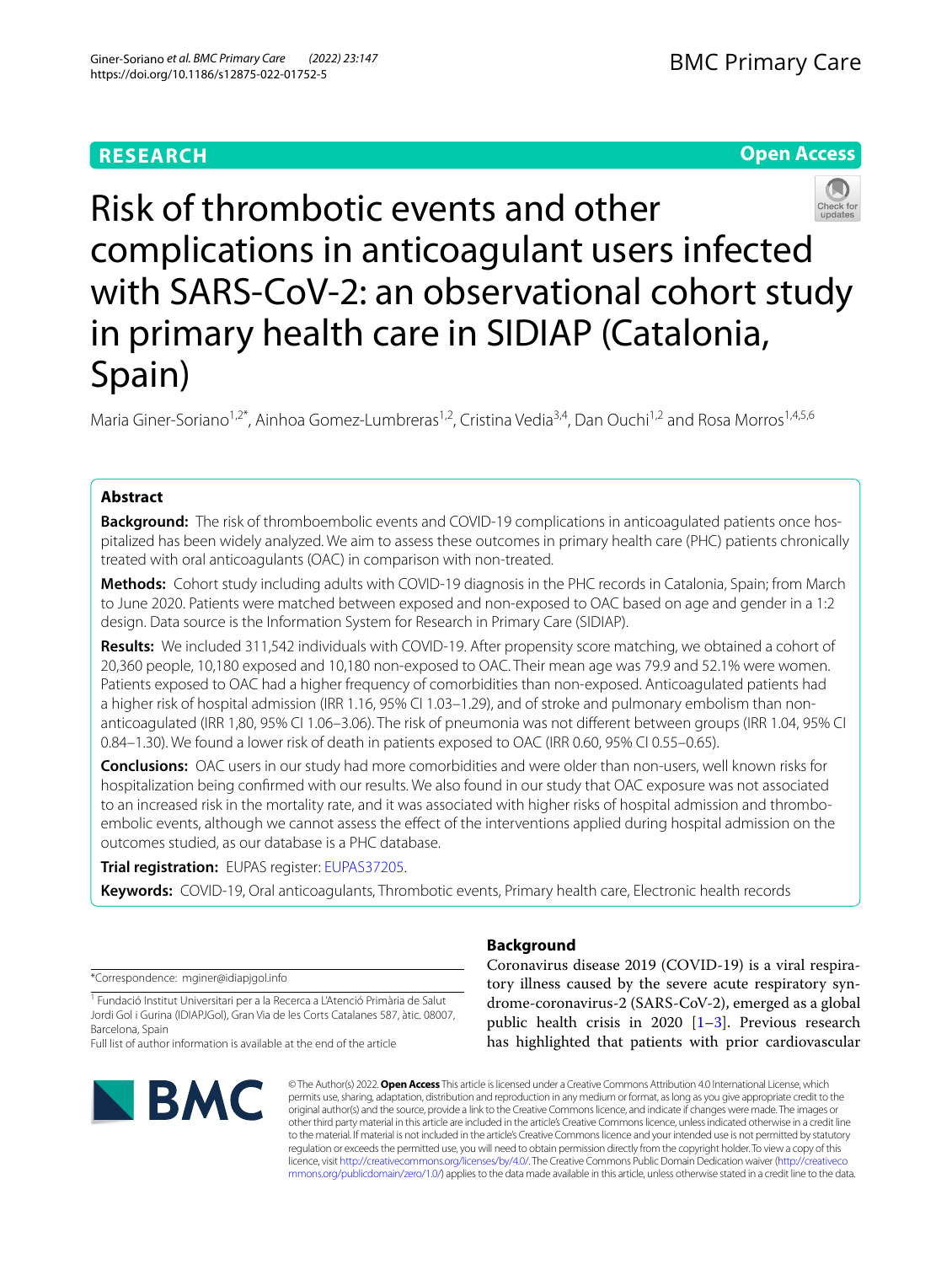On the one hand, anticoagulant therapy, as low-molecular weight heparins (LMWH) or oral anticoagulants (OAC), is routinely used to treat thrombotic complications in COVID-19 patients admitted to hospital [[10](#page-7-6)[–12](#page-7-7)]. On the other hand, patients who are chronically anticoagulated for conditions such as atrial fbrillation are at higher risk of thrombotic events [\[4](#page-7-1)], and guidelines have previously established the considerations on the use of OAC in COVID-19 patients [\[10](#page-7-6), [13](#page-7-8)]. Ambulatory patients already on OAC could then be thought of having less risk for thrombosis event during the COVID-19 infection thought the efects of OAC in the occurrence and prognosis of complications of SARS-CoV-2 in patients chronically treated with OAC are still unknown, as little data are currently available on the prognosis and risk factors of patients exposed to OAC prior to COVID-19 infection [[5,](#page-7-2) [14](#page-7-9)].

Most studies are focused on analyzing the risk of thromboembolic events and complications from the COVID-19 infection in patients on anticoagulant treat-ment once hospitalized [\[15–](#page-7-10)[17\]](#page-7-11).

We aimed to assess these outcomes in primary health care (PHC) patients who are chronically treated with OAC in comparison with a group of non-treated with OAC.

# **Methods**

# **Study design**

Cohort study including adult patients with COVID-19 diagnosis registered as confrmed (by polymerase chain reaction, PCR) or as probably (not confrmed by PCR) in the PHC records in Catalonia, Spain; from the pandemics' onset (March 2020) to June  $30<sup>th</sup>$ , 2020. Patients were followed up from study inclusion up to the end of June 2020.

# **Data source**

The study data source is the Information System for Research in Primary Care (SIDIAP) [\[18\]](#page-7-12), which captures clinical information of approximately 5,8 million people from Catalonia, Spain (around 80% of the Catalan population). This information is pseudonymized, originated from diferent data sources: 1) ECAP (electronic health records in PHC of the Catalan Health Institute); including socio-demographic characteristics, residents in nursing homes/long-term facilities (LTCF), comorbidities registered as International Classifcation of Disease (ICD)- 10 codes [\[19](#page-7-13)], specialist referrals, clinical parameters, toxic habits, sickness leave, date of death, laboratory test data, and drug prescriptions issued in PHC, registered as chemical classifcation system (ATC) codes [[20\]](#page-7-14); 2) pharmacy invoice data corresponding to the PHC drug prescriptions; 3) database of diagnoses at hospital discharge [[21\]](#page-7-15) and 4) COVID-19 data from the Catalan Agency of Health Quality and Evaluation (AQuAS) [[22](#page-7-16)].

## **COVID‑19 classifcation**

Subjects were classifed according to the following criteria: confrmed cases are those with a confrmed COVID-19 diagnostic record, PCR+and/or a positive serology test. Those with a non-confirmed diagnosis or test (possible or unclear) along with any individual with a record of hospitalization, pneumonia and/or death related to COVID-19 were considered possible cases. During the frst wave of the COVID-19 pandemics in Catalonia, PCR tests were not routinely conducted to all patients with compatible symptoms, due to the unavailability of laboratory kits to do the tests. Thus, we needed to capture those patients with possible diagnosis of COVID-19, such as those admitted to hospital with pneumonia or other COVID-19 symptoms who were not tested. We designed an algorithm to classify patients as "COVID possible" when there was not a test result available. The date of COVID-19 diagnosis was set to be the frst of all records used per patient.

To guarantee that our algorithm is not far from the Catalan population, the resulting cohort was compared to the official COVID-19 cases provided by the AQuAS during the pandemic (comparison in supplementary material, Figure [S1](#page-6-1)) [[22,](#page-7-16) [23](#page-7-17)].

### **Drug exposure**

Patients were classifed as exposed to OAC if they had at least one dispensation of either direct OAC (DOAC) or vitamin K antagonists (VKA) during the three previous months to the COVID-19 diagnosis date.

# **Variables**

At baseline, the variables captured were: sex, age, geographical area, MEDEA socioeconomic index (deprivation index based on fve indicators of socio-economic position. The higher this is, the worse the deprivation is, and it allows analyzing health inequalities) [[24\]](#page-7-18), body mass index (BMI), residence in nursing homes, smoking habit, comorbidities, and drug exposure to OAC and to comedications which might be associated with the COVID-19 prognosis and/or the events studied: antiplatelets, non-steroidal anti-infammatory drugs, systemic corticosteroids and LMWH.

Main outcomes: diagnosis of pneumonia, thrombotic composite outcome containing stroke and pulmonary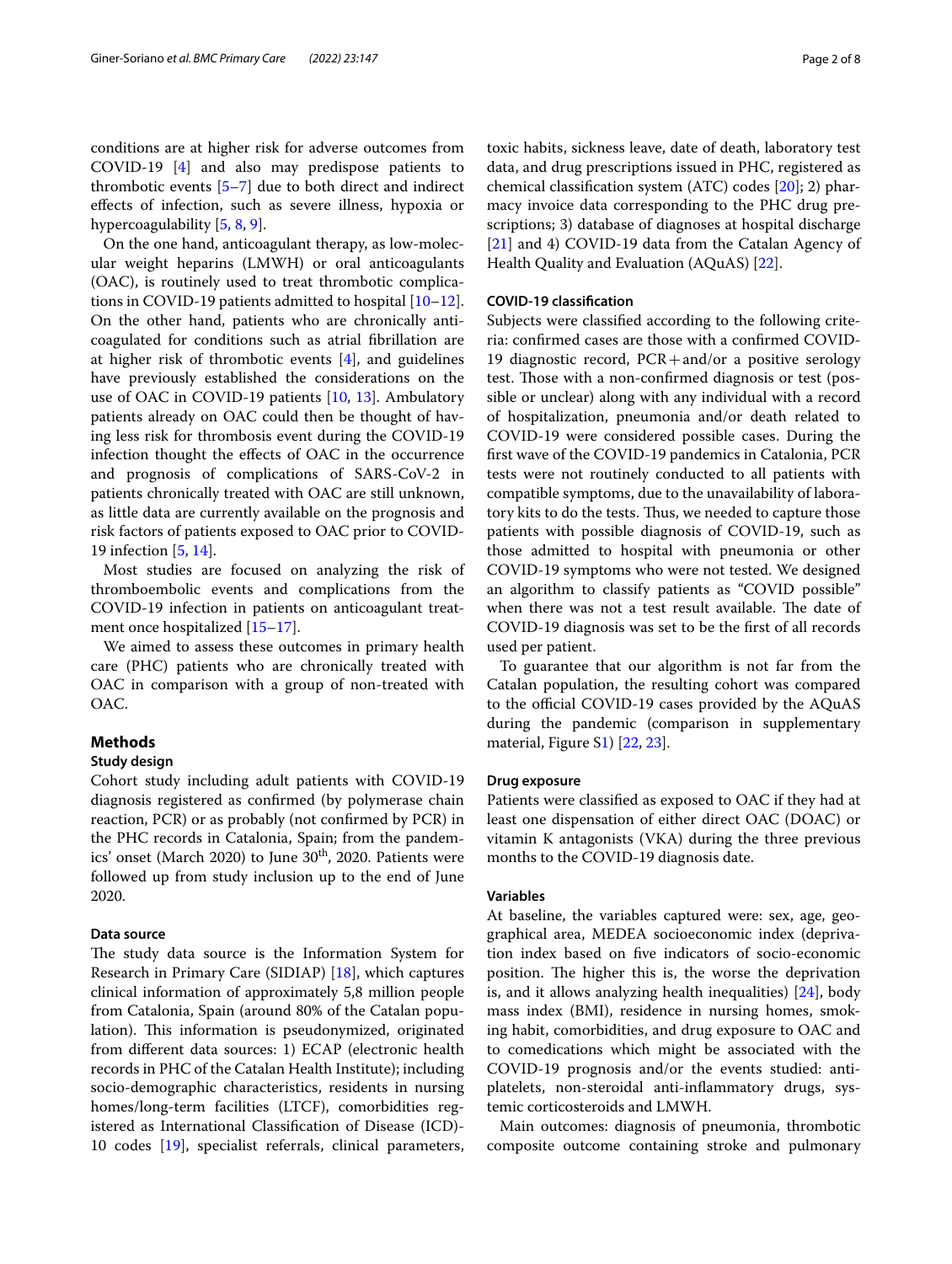<span id="page-2-0"></span>**Table 1** Baseline sociodemographic and clinical characteristics of patients included in the study before and after the propensity score matching<sup>b</sup>

|                                      | All COVID-19 patients |                                          |             | PS matched COVID-19 patients           |                                    |                       |
|--------------------------------------|-----------------------|------------------------------------------|-------------|----------------------------------------|------------------------------------|-----------------------|
|                                      | <b>Total</b>          | Non-exposed to<br><b>OAC<sup>e</sup></b> |             | Exposed to OAC Total after PS matching | Non-exposed<br>to OAC<br>(matched) | <b>Exposed to OAC</b> |
| N(% )                                | 311,542               | 299,714                                  | 11,828      | 20,360                                 | 10,180                             | 10,180                |
| Male sex                             |                       | 137,258 (44.1) 131,466 (43.9)            | 5792 (49.0) | 9748 (47.9)                            | 4869 (47.8)                        | 4879 (47.9)           |
| Age, mean (SD)                       | 49.3 (22.3)           | 48.2 (21.8)                              | 79.3 (11.8) | 79.9 (12.3)                            | 80.6 (12.6)                        | 79.2 (12.0)           |
| Smoking habit                        | 120,632 (38.7)        | 115,326 (38.5)                           | 5306 (44.9) | 9022 (44.3)                            | 4478 (44.0)                        | 4544 (44.6)           |
| BMI, mean (SD) <sup>a</sup>          | 26.8 (6.3)            | 26.6(6.3)                                | 29.1 (5.6)  | 28.7 (5.5)                             | 28.2(5.3)                          | 29.2 (5.6)            |
| Obesity <sup>a</sup>                 | 86,182 (50.5)         | 79,789 (49.6)                            | 3199 (33.4) | 10,172 (39.2)                          | 6973 (42.7)                        | 3199 (33.4)           |
| <b>COVID-19 diagnosis</b>            |                       |                                          |             |                                        |                                    |                       |
| Positive                             | 164,557 (52.8)        | 158,958 (53.0)                           | 5599 (47.3) | 9456 (46.4)                            | 4941 (48.5)                        | 4515 (44.4)           |
| Possible                             | 146,985 (47.2)        | 140,756 (47.0)                           | 6229 (52.7) | 10,904 (53.6)                          | 5239 (51.5)                        | 5665 (55.6)           |
| <b>LTCF</b>                          | 28,361 (9.1)          | 25,221 (8.4)                             | 3140 (26.5) | 6524 (32.0)                            | 3657 (35.9)                        | 2867 (28.2)           |
| <b>MEDEA</b>                         |                       |                                          |             |                                        |                                    |                       |
| Unknown                              | 84,225 (27.0)         | 80,384 (26.8)                            | 3841 (32.5) | 6877 (33.8)                            | 3627 (35.6)                        | 3250 (31.9)           |
| Rural area                           | 57,121 (18.3)         | 55,050 (18.4)                            | 2071 (17.5) | 3851 (18.9)                            | 2028 (19.9)                        | 1823 (17.9)           |
| Urban quintiles 1-3                  | 138,373 (44.4)        | 133,279 (44.5)                           | 5094 (43.0) | 8787 (43.2)                            | 4331 (42.5)                        | 4456 (43.8)           |
| Urban quintiles 4-5                  | 88,944 (28.5)         | 86,051 (28.75)                           | 2893 (24.4) | 4696 (23.1)                            | 2222 (21.8)                        | 2474 (24.3)           |
| Comorbidities <sup>c</sup>           |                       |                                          |             |                                        |                                    |                       |
| Chronic kidney disease               | 19,242 (6.2)          | 15,497 (5.2)                             | 3620 (30.6) | 6254 (30.7)                            | 3154 (31.0)                        | 3100 (30.5)           |
| <b>Diabetes</b>                      | 31,079 (10.0)         | 27,198 (9.1)                             | 3883 (32.8) | 6539 (32.1)                            | 3259 (32.0)                        | 3280 (32.2)           |
| Hypertension                         | 77,413 (24.8)         | 68,395 (22.8)                            | 8998 (76.1) | 15,689 (77.1)                          | 7956 (78.2)                        | 7733 (76.0)           |
| <b>Heart failure</b>                 | 9649 (3.1)            | 5837 (1.9)                               | 3393 (28.7) | 5242 (25.7)                            | 2359 (23.2)                        | 2883 (28.3)           |
| <b>Ischemic coronary</b><br>disease  | 10,261(3.3)           | 8246 (2.8)                               | 2044 (17.3) | 3187 (15.7)                            | 1466 (14.4)                        | 1721 (16.9)           |
| <b>Respiratory disease</b>           | 79,060 (25.4)         | 73,444 (24.5)                            | 4460 (37.7) | 7528 (37.0)                            | 3747 (36.8)                        | 3781 (37.1)           |
| Thromboembolism                      | 1994 (0.6)            | 1229 (0.4)                               | 589 (5.0)   | 616(3.0)                               | 93 (0.9)                           | 523(5.1)              |
| Concomitant Drugs <sup>d</sup>       |                       |                                          |             |                                        |                                    |                       |
| <b>Antiplatelets</b>                 | 22,137(7.1)           | 21,378(7.1)                              | 759 (6.4)   | 1417(7.0)                              | 797 (7.8)                          | 620(6.1)              |
| <b>LMWH</b>                          | 2841 (0.9)            | 2414 (0.8)                               | 427(3.6)    | 755 (3.7)                              | 409 (4.0)                          | 346 (3.4)             |
| <b>NSAID</b>                         | 76,224 (24.5)         | 71,008 (23.7)                            | 5223 (44.2) | 8841 (43.4)                            | 4317 (42.4)                        | 4524 (44.4)           |
| <b>Systemic corticoster-</b><br>oids | 16, 138(5.2)          | 14,873 (5.0)                             | 1267 (10.7) | 2180 (10.7)                            | 1088 (10.7)                        | 1092 (10.7)           |

<sup>a</sup> BMI > 30 or ICD-10 diagnosis

<sup>b</sup> Obtained from a Chi-square test in categorical variables, and t-test in numerical variables

<sup>c</sup> Starting or active one year before COVID-19 diagnosis

<sup>d</sup> Registered dispensation three months before COVID-19 diagnosis

<sup>e</sup> *OAC* oral anticoagulants, *SD* standard deviation, *BMI* body mass index, *LTCF* long-term care facilities, MEDEA deprivation index based on fve indicators of socioeconomic position. The higher this is, the worse the deprivation [\[24\]](#page-7-18). LMWH; low-molecular weight heparins. NSAID; nonsteroidal anti-infammatory drugs

embolism, hospital admission, and mortality. The risk of these events was analyzed comparing patients exposed to OAC with non-exposed.

# **Statistical analysis**

Quantitative variables were described as the mean and standard deviation, whereas categorical variables were described as the proportion over the exposed and

non-exposed individuals. Univariate analysis was done by means of Student's t-test and Chi-square test as appropriate.

For each outcome, we ftted a negative binomial regression (NB) to estimate the incidence rate ratio (IRR) comparing the incidence of each outcome (event per 1,000 person-day) among those exposed to OAC to those non-exposed to the drug. To better understand the OAC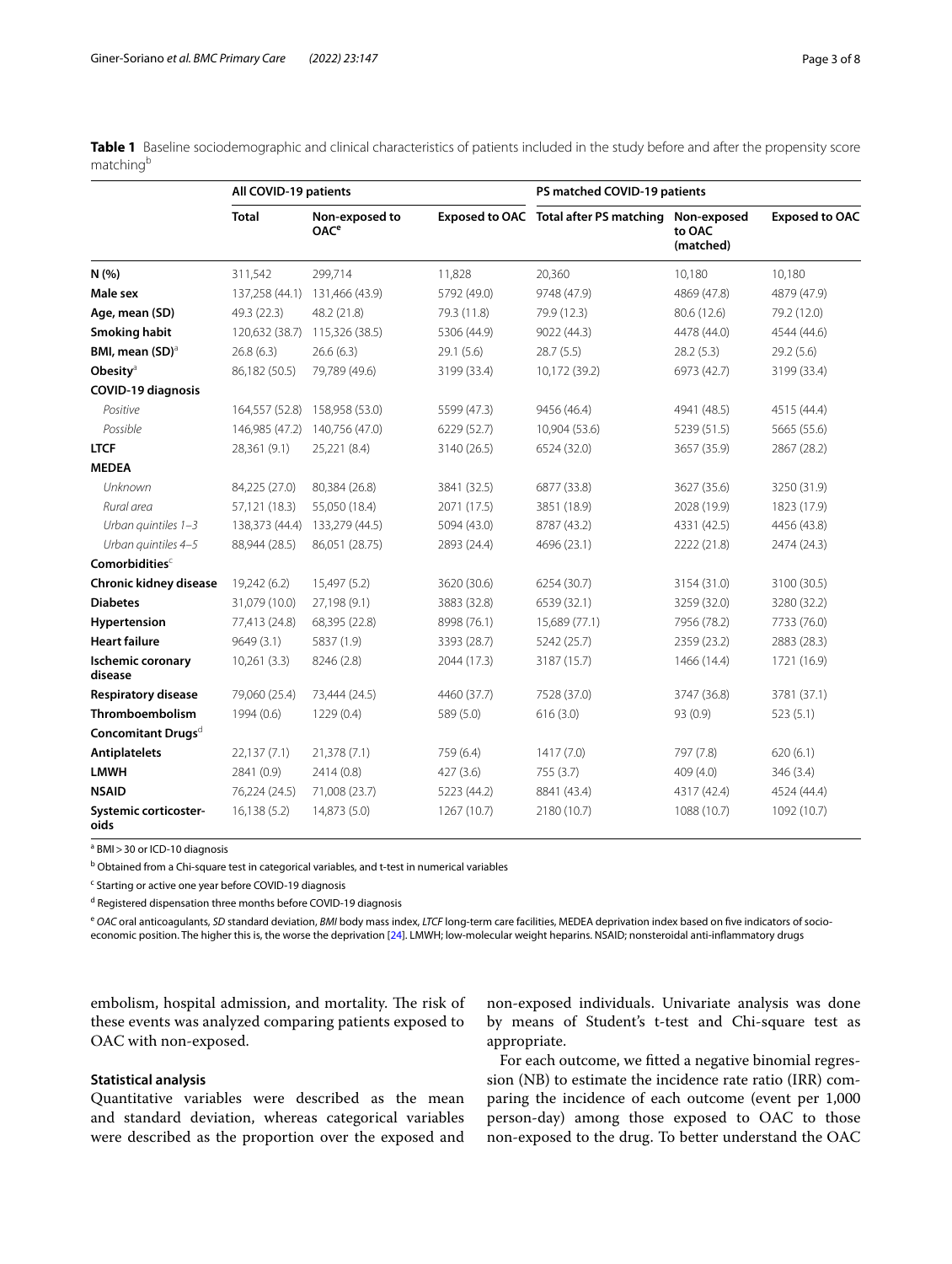|                           | All COVID-19 patients |                                 |                       |                             | PS matched COVID-19 patients    |                       |
|---------------------------|-----------------------|---------------------------------|-----------------------|-----------------------------|---------------------------------|-----------------------|
|                           | <b>Total</b>          | Non-exposed to OAC <sup>a</sup> | <b>Exposed to OAC</b> | Total after PSa<br>matching | Non-exposed to<br>OAC (matched) | <b>Exposed to OAC</b> |
| N(%)                      | 311,542               | 299,714                         | 11,828                | 20,360                      | 10.180                          | 10,180                |
| Pneumonia                 | 5751 (1.8)            | 5421 (1.8)                      | 330(2.8)              | 476(2.3)                    | 234(2.3)                        | 242(2.4)              |
| Stroke                    | 638(0.2)              | 521(0.2)                        | 117(1.0)              | 169(0.8)                    | 65(0.6)                         | 104(1.0)              |
| Pulmonary embolism        | 548 (0.2)             | 423(0.1)                        | 125 (1.1)             | 109(0.5)                    | 25(0.2)                         | 84 (0.8)              |
| <b>Hospital admission</b> | 18,440 (5.9)          | 16,636(5.6)                     | 1804 (15.3)           | 1510 (7.4)                  | 706 (6.9)                       | 804 (7.9)             |
| Death                     | 1254 (0.4)            | 1062(0.4)                       | 192 (1.6)             | 145 (0.7)                   | 76(0.7)                         | 69(0.7)               |

<span id="page-3-0"></span>**Table 2** Number of events of interest after the COVID-19 diagnosis

<sup>a</sup> *OAC* oral anticoagulants, *PS* propensity score

efect on the outcomes, we also reported the IRR on a propensity score-matched population by using the nearest neighbor method with the covariates age, gender, smoking habits, comorbidities, and concomitant drugs. The confidence intervals  $(95\% \text{ CI})$  and *p*-values were derived using robust standard errors at a 0.05 level [\[25](#page-7-19)]. All analyses were performed in R software (v3.6.3).

We conducted a sensitivity analysis of the risk of the events excluding those patients living in nursing homes or long-term care facilities.

## **Results**

Of a cohort of 311,542 individuals with COVID-19 registers, 11,828 (3.8%) had been previously exposed to OAC. The whole cohort was matched by propensity score, resulting in 20,360 individuals, 10,180 exposed and 10,180 non-exposed to OAC. Table [1](#page-2-0) includes all baseline sociodemographic and clinical characteristics of patients included in the study before and after the propensity score matching. Patients in the matched cohort were mostly women (52,1%) and with a mean age of 79,9 yearsold. The most frequent comorbidities were hypertension (77,1%), respiratory diseases (37%) and diabetes (32.1%).

The frequencies of events of interest which were assessed after the diagnosis of COVID-19 are shown in Table [2](#page-3-0). Patients exposed to OAC showed a higher frequency of stroke and pulmonary embolism and of hospital admission (1% vs 0.6%, 0.8% vs 0.2%, and 7.9% vs 6.9%, respectively) than the non-exposed.

The incidence rate for the events of interest per 1000 person-day are shown in Table [3,](#page-4-0) along with the IRR. The results of the NB regression are shown in Fig. [1.](#page-5-0) For the propensity score matched patients, those who were exposed to OAC had a higher risk of hospital admission (IRR 1.16, 95% CI 1.03–1.29), and the composite endpoint composed by stroke and pulmonary embolism than non-anticoagulated patients (IRR 1.80, 95% CI 1.06– 3.06). The risk of pneumonia was not different between exposure groups (IRR 1.04, 95% CI 0.84-1.30). The risk of death was lower for patients exposed to OAC compared to non-exposed (IRR 0.60, 95% CI 0.55–0.65).

# **Discussion**

We analyzed the thromboembolic and fatal outcomes in a COVID-19 cohort, comparing those individuals who were exposed to OAC to those non-exposed, matched by age and sex. In our study, those patients exposed to OAC had a higher risk of hospital admission and thromboembolic events – stroke and pulmonary embolism– than those who were not treated with OAC. Those patients exposed to OAC had a lower risk of mortality than nonexposed. We found no diferences in the risk of pneumonia between groups.

Patients with cardiovascular conditions have been reported as having a higher risk for adverse events from COVID-19 and thrombotic events [[4–](#page-7-1)[7](#page-7-3)]. For instance, Inciardi et al. analyzed data of 99 COVID-19 patients with pneumonia, 53.5% of them had previous cardiovascular diseases, and found a higher mortality in this subgroup of patients (RR 2.35, 95% CI 1.08–5.09). They did not report on the use of comedications [[26](#page-7-20)].

As anticoagulant therapy as LMWH is used to treat thrombotic complications in COVID-19 patients, chronic treatment with OAC may play a role in lowering the risk of thrombotic events caused by SARS-CoV-2 infection, and in this alignment, some studies have previously assessed complications in COVID-19 patients according to their previous exposure to OAC, fnding diferent results. Rivera-Caravaca et al. studied 1,002 patients from Ecuador, Germany, Italy and Spain who were admitted to hospital due to COVID-19 and were previously treated with OAC. They found a HR of  $1.53$  (CI95%  $1.08 - 2.16$ ) for mortality when compared OAC users with non-users [[27\]](#page-7-21).

Russo et al. enrolled 192 COVID-19 patients to study the risk of sufering acute respiratory distress syndrome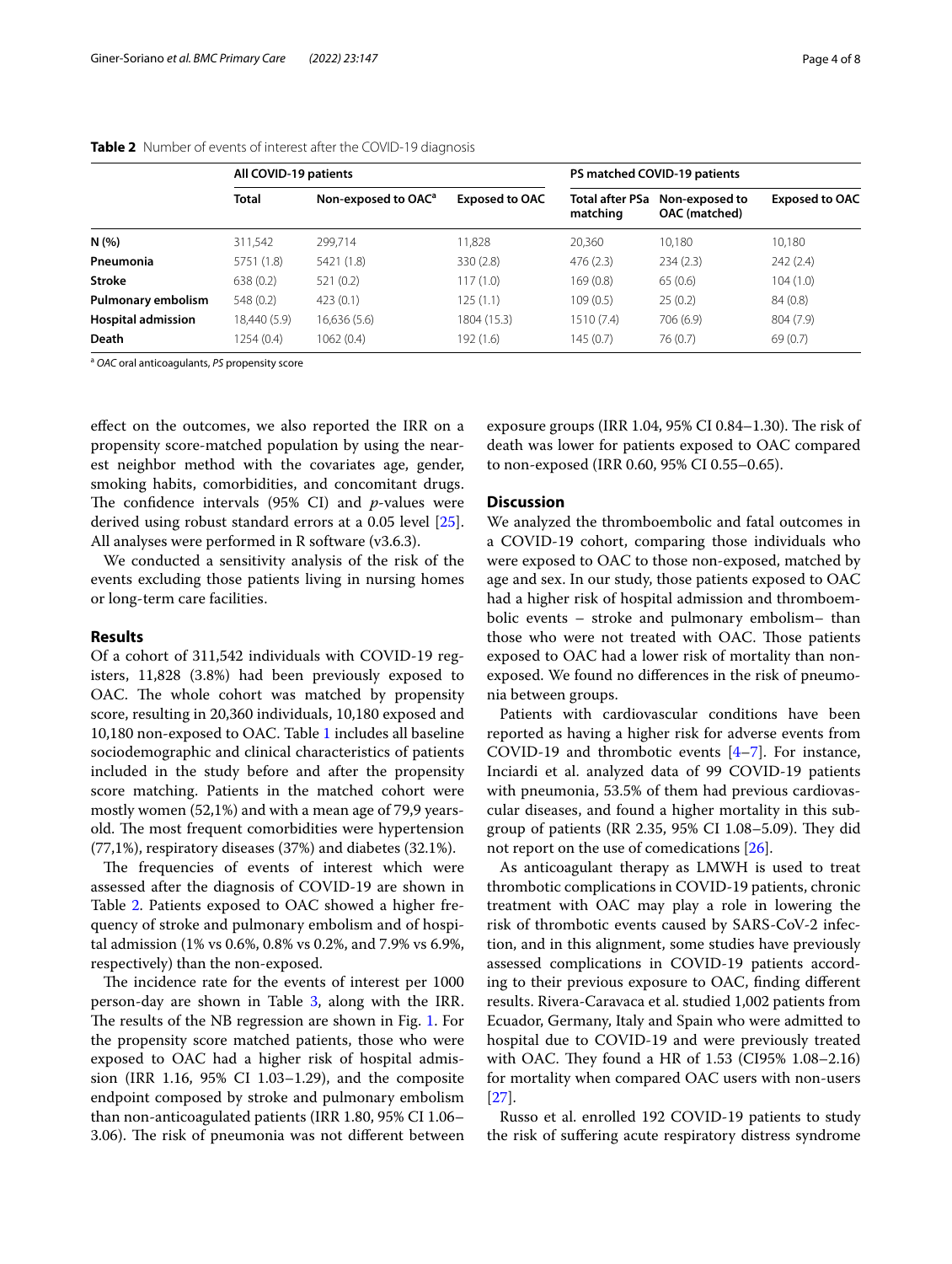|                                                   | Non-exposed to OAC | Table 3 Incidence rate ratios from the fitted negative binomial regression   |                                               | Exposed to OAC       |                 |                                               |                                                                |                |                       |         |
|---------------------------------------------------|--------------------|------------------------------------------------------------------------------|-----------------------------------------------|----------------------|-----------------|-----------------------------------------------|----------------------------------------------------------------|----------------|-----------------------|---------|
| Jutcome                                           |                    | sum of events sum of person-<br>days                                         | Incidence rate<br>(events/1000<br>person-day) | sum of events sum of | person-<br>days | Incidence rate<br>(events/1000<br>person-day) | IRR 95% Cl <sup>a</sup> P-value PS matched 95% Cl <sup>a</sup> | samples IRR    |                       | P-value |
| <sup>P</sup> neumonia                             | 4577               | 20,955,070                                                                   | $0.22(0.21 - 0.22)$                           | 242                  | 696,364         | $0.35(0.3 - 0.39)$                            | $0.98$ $(0.85-1.14)$ $(0.01$ $0.04$                            |                | $(0.84 - 1.3)$ 0.710  |         |
| Stroke and pulmo-<br>hary embolism                | 764                | 20,955,070                                                                   | $0.04(0.03 - 0.04)$                           | 188                  | 696,364         | $0.27(0.23 - 0.31)$                           | $5.27$ $(4.22-6.58) < 0.001$                                   | $\frac{80}{1}$ | 1.06-3.06) 0.030      |         |
| Hospital admission 9478                           |                    | 20,955,070                                                                   | $0.45(0.44 - 0.46)$                           | 804                  | 696,364         | $1.15(1.08 - 1.24)$                           | $2.12$ $(1.74-2.58) < 0.01$ 1.16                               |                | $(1.03 - 1.29)$ 0.013 |         |
| beath                                             | 8193               | 20,955,070                                                                   | $0.39(0.38 - 0.4)$                            | 1318                 | 696,364         | $1.89(1.79-2)$                                | 3.39 $(2.80-4.11) < 0.01$                                      | 0.60           | $(0.55 - 0.65)$       | 001     |
|                                                   |                    | 95% Cl and P-values are derived using robust standard errors as              | suggested in Long J.S., Ervin L. H. [25]      |                      |                 |                                               |                                                                |                |                       |         |
|                                                   |                    | Adjusted IRR by age, gender, smoking habits, comorbidities and comedications |                                               |                      |                 |                                               |                                                                |                |                       |         |
| OAC oral anticoagulants, IRR incidence rate ratio |                    |                                                                              |                                               |                      |                 |                                               |                                                                |                |                       |         |

<span id="page-4-0"></span>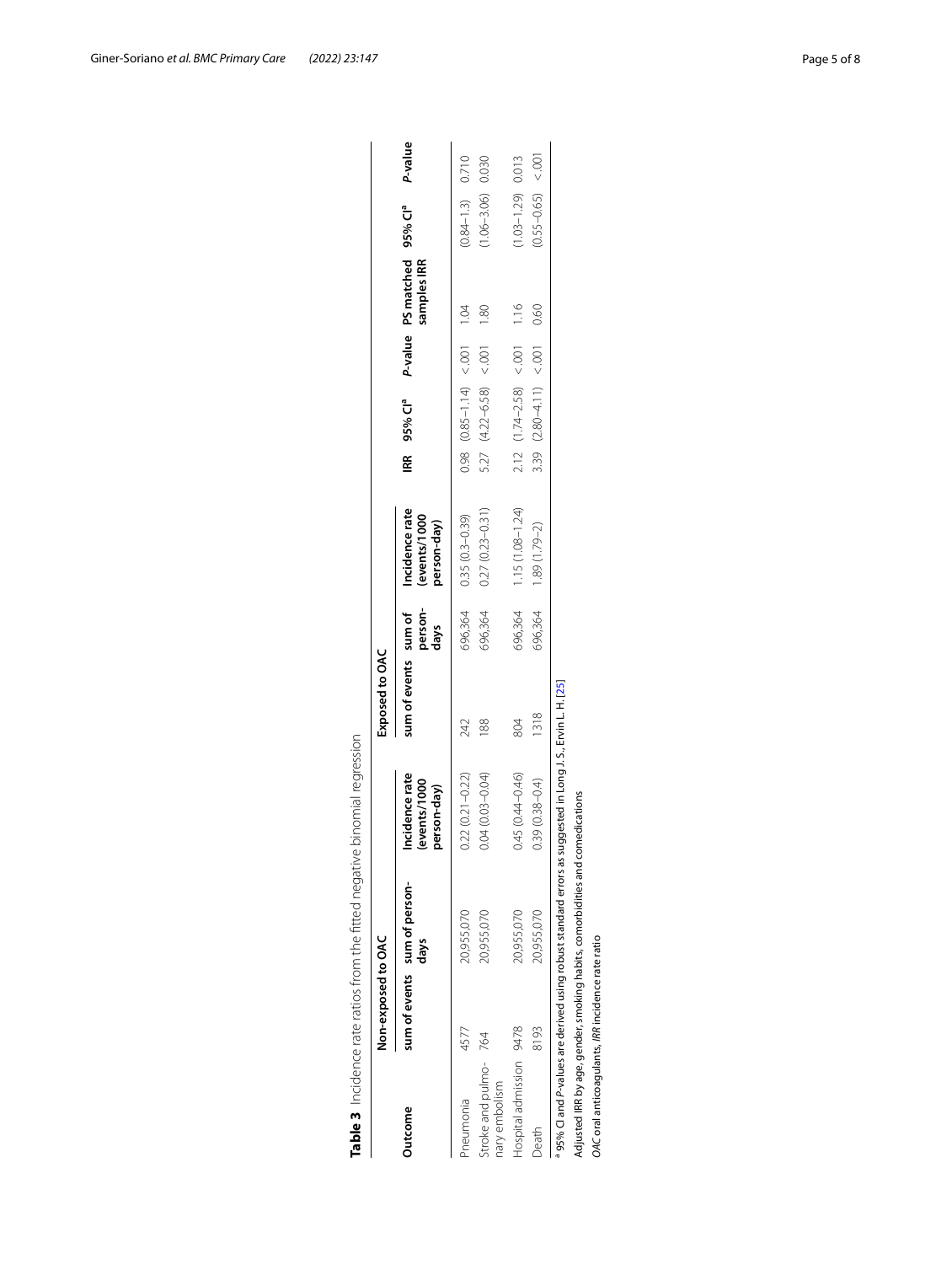

<span id="page-5-0"></span>(ARDS) and/or death during hospitalization. They found no protective efect for these events in the 26 (13.5%) patients who were OAC users admitted to hospital [\[28\]](#page-7-22).

Denas et al. conducted a population-based propensity score-matched study in the Veneto Region, Italy. They included 4,697 COVID-19 patients older than 65 and matched 559 anticoagulated patients to 559 non-exposed. They found a rate ratio of all-cause mortality higher in non-anticoagulated patients (32.2% vs 26.5%), although the estimate was not statistically signifcant; HR 0.81, 95%CI 0.65–1.01. The authors discussed a possible role of OAC in reducing the mortality in that group of patients, although taking into account that they might have been switched to LMWH during hospitalization and other interventions might have also afected the outcomes [\[29](#page-7-23)]. Similar results, fnding OAC exposure as having a protecting role, are shown in an Italian study [HR for death 0.38 (0.17–0.58)] [\[30](#page-7-24)]. Our fndings do not show a higher risk among those exposed to OAC, risk that also do not show when analyzing a subpopulation of those patients not in long-term facilities.

Tremblay et al. conducted a study in 3,772 COVID-19 patients treated with OAC, antiplatelets or non-treated with antithrombotics. They did two propensity score matchings, comparing OAC-treated vs non-treated and antiplatelets-treated vs non-treated. The HR for all-cause mortality, mechanical ventilation and hospital admission were not significant. The Kaplan-Meyer survival analyses did not show diferences between groups.

They did not exclude the possibility that anticoagulation during COVID-19 infection may be useful but they did not fnd that previous treatment with OAC may protect from severe forms of COVID-19 [[31\]](#page-7-25).

In a study in France, 90% of COVID-19 patients admitted to the ICU because of pulmonary thromboembolism were receiving prophylactic anticoagulant (LMWH) treatment according to critically ill patients' guidelines, but the study did not analyze if these patients were already on prophylactic anticoagulant treatment due to previously indications such as atrial fbrillation [[32](#page-7-26)].

We found that OAC users were more frequently hospitalized than non-users. This outcome has not been assessed in the cited studies above, as all patients included in those studies were already hospitalized for SARS-CoV-2 infection [[15](#page-7-10), [16,](#page-7-27) [32](#page-7-26), [33\]](#page-7-28). Our study includes those hospitalized and those who not, and it reveals that anticoagulated patients had more comorbidities and were older, well known risks for hospitalization being confrmed with our results.

Among the limitations of our study there is the reliability of the COVID-19 diagnoses; we included patients without a confrmed result as during the frst wave of the pandemic in our setting PCR test were not always performed. This limitation has been described in other research as during the beginning of the pandemic diagnosis test for COVID-19 were not widely available, and clinical algorithms have been used to assess COVID-19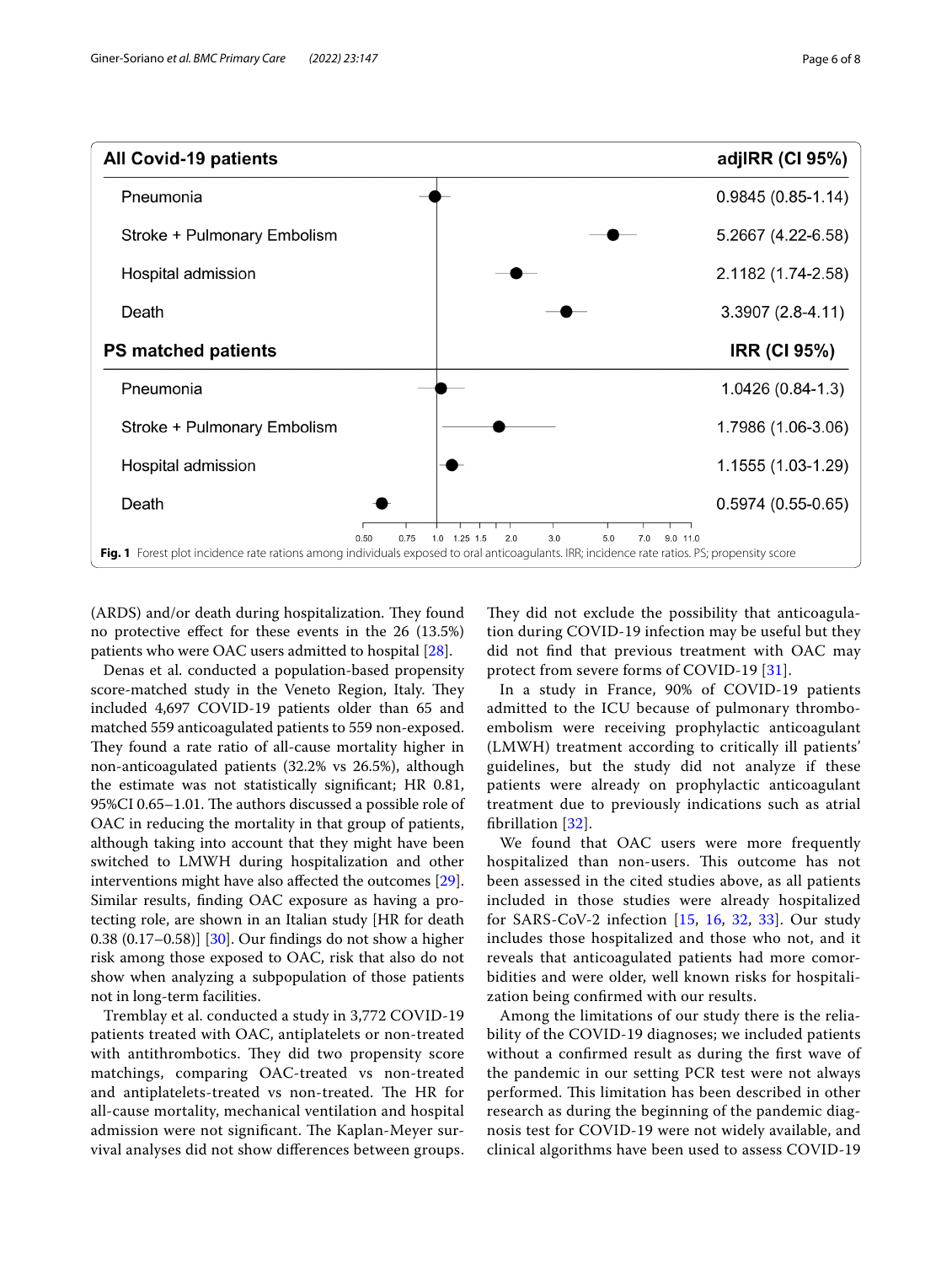diagnosis [[34\]](#page-7-29). Another limitation is the lack of hospital information: we cannot capture ICU admission, ventilation, treatments administered during the admission, or other indicators of the severity of the infection, which clearly have infuence in the prognosis and outcomes of COVID-19. A third limitation is the lack of availability of the indication for oral anticoagulation, making impossible to address a potential confounding by indication bias in our study.

We also found in our study that OAC exposure was not associated to an increased risk in the mortality rate, although we cannot assess the efect of the interventions applied during hospital admission on the mortality, scales of prognosis, complications, treatments and specifc outcomes in COVID-19 hospital admitted patients, as our database is a PHC database and does only record the dates of admission and diagnoses and cause of discharge.

Some strengths of our study include the large number of patients included, representativeness for general population, and complete socio-demographic data. We must highlight that our cohort are PHC patients, so we have estimated the risk of death and hospitalization for a different population from the only hospitalized ones that are usually studied.

## **Conclusions**

OAC users in our study had more comorbidities and were older than non-users, well known risks for hospitalization being confrmed with our results.

We found that OAC exposure was not associated to an increased risk in the mortality rate in our study, although we cannot assess the efect of the interventions applied during hospital admission on the COVID-19 outcomes, as our database is a PHC database.

We must highlight that our cohort are PHC patients, so we have estimated the risk of death and hospitalization for a diferent population from the only hospitalized ones that are usually studied.

#### **Abbreviations**

AQuAS: Catalan Agency of Health Quality and Evaluation; ATC: Anatomical therapeutic chemical classification; BMI: Body mass index; CI: Confidence interval; COVID-19: Coronavirus disease 2019; DOAC: Direct oral anticoagulants; ECAP: Electronic health records in primary care of the Catalan Health Institute; ICD: International classifcation of diseases; IDIAPJGol: Fundació Institut Universitari per a la recerca a l'Atenció Primària de Salut Jordi Gol i Gurina; IRR: Incidence rate ratio; LMWH: Low-molecular weight heparins; MEDEA: Socioeconomic index; NB: Negative binomial; OAC: Oral anticoagulants; OR: Odds ratio; PCR: Polymerase chain reaction; PHC: Primary health care; PS: Propensity score; SARS-CoV-2: Severe acute respiratory syndrome-coronavirus-2; SD: Standard deviation; SIDIAP: Information system for research in primary care; VKA: Vitamin K antagonists.

## **Supplementary Information**

The online version contains supplementary material available at [https://doi.](https://doi.org/10.1186/s12875-022-01752-5) [org/10.1186/s12875-022-01752-5](https://doi.org/10.1186/s12875-022-01752-5).

<span id="page-6-1"></span>**Additional fle 1: Figure S1.** COVID-19 cases between March and July 2020 according to Catalan Agency of Health (source: https://dadescovid. cat/?lang=eng) compared to SIDIAP database.

#### **Acknowledgements**

Not applicable.

## **Authors' contributions**

MGS, AGL, CV, DO and RM designed the study. DO conducted the statistical analysis. MGS, AGL, CV, DO and RM interpreted the results. MGS and AGL wrote the frst version of the manuscript. MGS, AGL, CV, DO and RM reviewed and approved the fnal version of the manuscript.

### **Authors' information**

Not applicable.

### **Funding**

This study was conducted with internal funding from IDIAPJGol.

#### **Availability of data and materials**

The datasets generated and/or analysed during the current study are not publicly available due to patient privacy and data protection concerns, but they are available from the corresponding author on reasonable request. All data generated or analysed during this study are included in this published article and its supplementary information fles.

### **Declarations**

#### **Ethics approval and consent to participate**

The study protocol was approved by the Research Ethics Committee of IDIAPJGol (approval on June 3rd 2020) and the SIDIAP's scientifc committee. This is a database research study which has been conducted according to the guidelines of the Declaration of Helsinki (Fortaleza, Brazil 2013) and does not require consent from the people included to participate or for publication. The need for consent was waived by the Research Ethics Committee of IDIAPJGol as it is deemed unnecessary according to European legislation (Regulation [EU] 2016/679).

### **Consent for publication**

Not applicable.

#### **Competing interests**

The authors declare that they do not have confict of interests.

#### **Author details**

<sup>1</sup> Fundació Institut Universitari per a la Recerca a L'Atenció Primària de Salut Jordi Gol i Gurina (IDIAPJGol), Gran Via de les Corts Catalanes 587, àtic. 08007, Barcelona, Spain. <sup>2</sup> Universitat Autònoma de Barcelona, Bellaterra, Cerdanyola del Vallès, Spain. <sup>3</sup>Unitat de Farmàcia, Servei d'Atenció Primària Barcelonès Nord i Maresme, Institut Català de la Salut, Badalona, Spain. 4 Departament de Farmacologia, Terapèutica i Toxicologia. Universitat Autònoma de Barcelona, Bellaterra, Cerdanyola del Vallès, Spain. <sup>5</sup>Institut Català de la Salut, Barcelona, Spain. <sup>6</sup>Plataforma SCReN, UICEC IDIAP Jordi Gol, Barcelona, Spain.

## Received: 14 July 2021 Accepted: 26 May 2022 Published online: 08 June 2022

#### **References**

<span id="page-6-0"></span>World Health Organization. Coronavirus Disease 2019 (COVID-19). Situation Report - 51.; 2021.<https://apps.who.int/iris/handle/10665/331475>